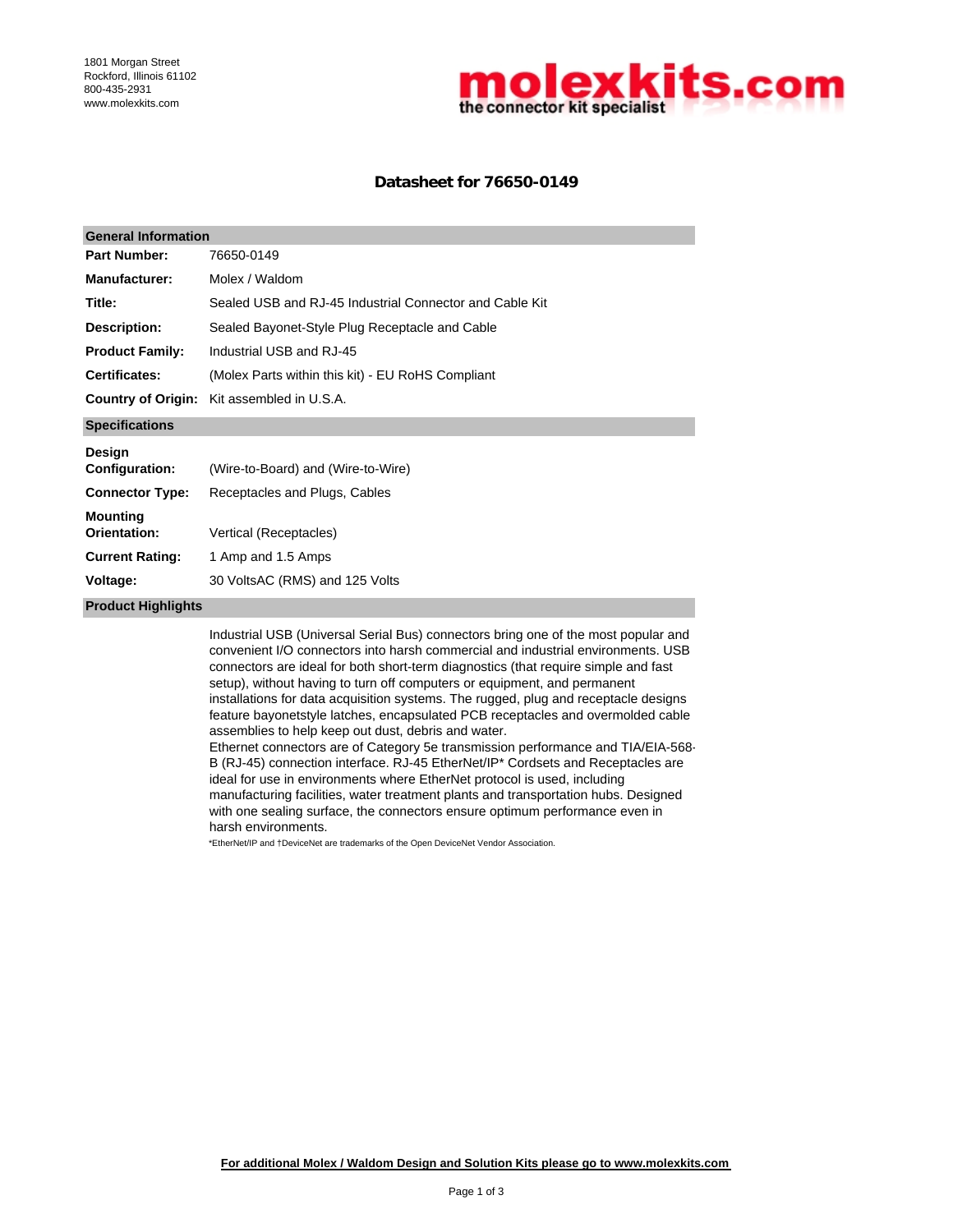

## **Datasheet for 76650-0149**

| <b>Features and Benefits</b>                                                                                                                                                                                                                                                                                                                                                                                                                                      | <b>Applications</b>                                                                                                                                                                                                                                                                                                                                                                                                                                                                                        |
|-------------------------------------------------------------------------------------------------------------------------------------------------------------------------------------------------------------------------------------------------------------------------------------------------------------------------------------------------------------------------------------------------------------------------------------------------------------------|------------------------------------------------------------------------------------------------------------------------------------------------------------------------------------------------------------------------------------------------------------------------------------------------------------------------------------------------------------------------------------------------------------------------------------------------------------------------------------------------------------|
| • IP67 and NEMA 6P Rating ensures<br>cordsets are water and dust tight for<br>functional integrity<br>• Fully shielded cable provides Electro<br>Magnetic Interference/Radio Frequency<br>Interference (EMI/RFI) protection<br>• Over molded cordsets, allow faster<br>installation at customer site versus field-<br>wireable designs                                                                                                                            | • Factory Automation<br>• Industrial Computers<br>• Industrial Controllers<br>• Factory Peripherals<br>• Printers<br>• Barcode Scanners<br>• Robotics<br>• Vision Systems<br>• Motion and Process Controls                                                                                                                                                                                                                                                                                                 |
| <b>Features and Benefits continued</b>                                                                                                                                                                                                                                                                                                                                                                                                                            | <b>Applications continued</b>                                                                                                                                                                                                                                                                                                                                                                                                                                                                              |
| • Bayonet-style latch receptacle provides<br>quick and easy connection and ensures<br>proper insertion depth with mating<br>• Ease-of-use<br>• Meets Open DeviceNet † Vendors'<br>Association and ControlNet ‡ Vendors'<br><b>Association IP Specifications</b><br>• One Sealing Surface means less<br>likelihood of failure<br>• Easy termination allows custom length<br>cable to be made in field<br>• Robust bayonet style lock<br>• Simple error free mating | • Test and Measurement Equipment<br>• Medical Devices<br>• Factory Networking Installations<br>• Production Equipment<br>• Industrial Environment: Food and Beverage,<br>Automotive, Chemical and Other continuous<br>and batch processes<br>• Water Treatment plants: Waste water, Municipal<br>drinking water<br>• Transportation Hubs: Airports, Bus Stations, Rail<br><b>Stations</b><br>• Metal and explosive detectors<br>• EDS's (Explosive Detection System)<br>• ETD's (Explosive Trace Detector) |

\*EtherNet/IP and †DeviceNet are trademarks of the Open DeviceNet Vendor Association.

‡ ControlNet is a trademark of ControlNet International, Ltd.

**For additional Molex / Waldom Design and Solution Kits please go to www.molexkits.com**